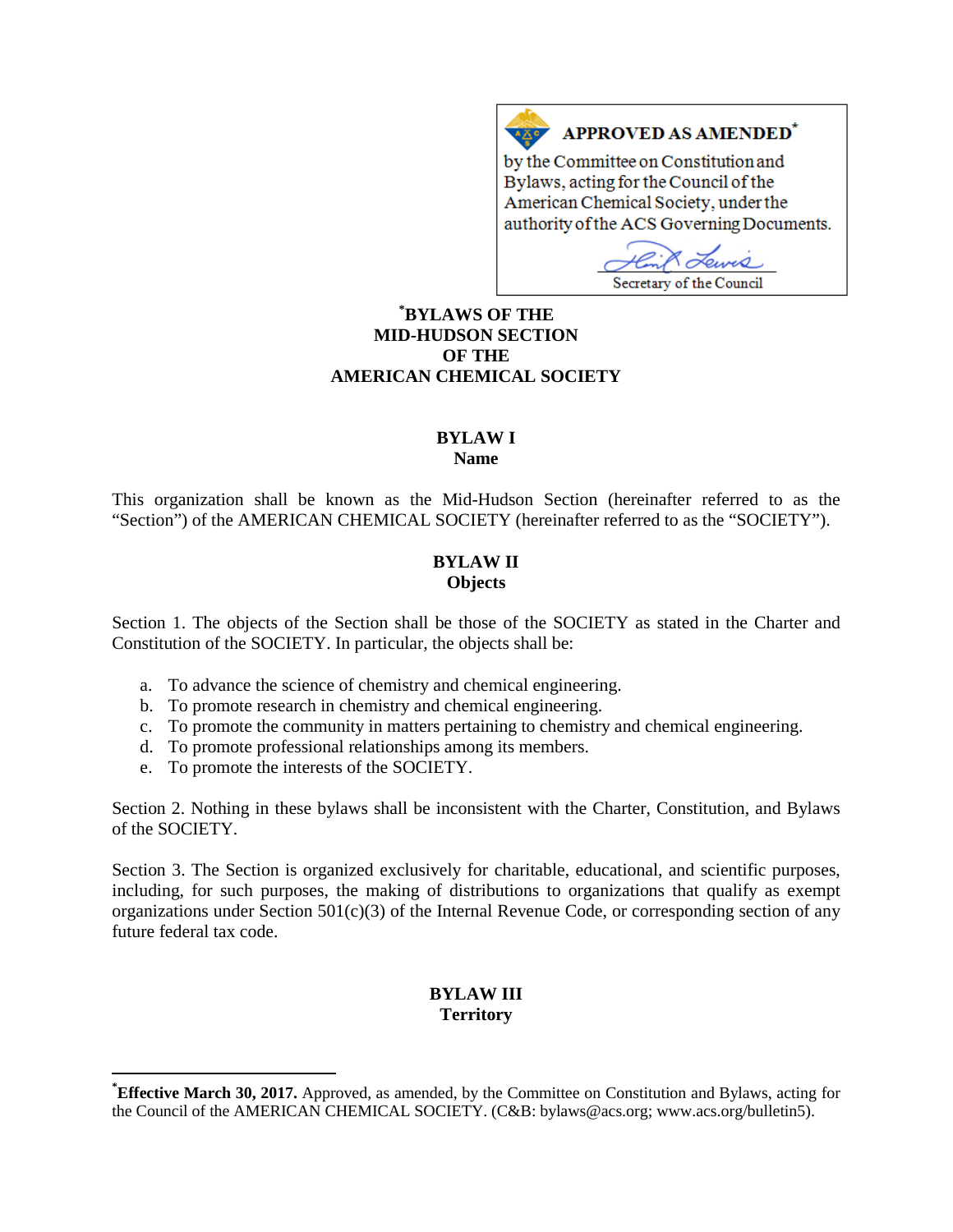The territory of the Section shall be that assigned to it by the SOCIETY.

#### **BYLAW IV Members and Affiliates**

Section 1. The rolls of the Section shall include those MEMBERS and STUDENT MEMBERS (hereinafter collectively referred to as "members") and Society Affiliates of the SOCIETY residing within the territory of the Section provided that any exceptions to this rule shall be made in conformity with the Constitution and Bylaws of the SOCIETY.

Section 2. STUDENT MEMBERS shall be entitled to all privileges of membership except that of holding an elective position of the SOCIETY. STUDENT MEMBERS may not serve as Councilor(s), Alternate Councilor(s), or the Temporary Substitute Councilor, but they may be appointed as committee chairs and they may hold an elective position of the Section as noted elsewhere in these bylaws.

Section 3. The Section may have Local Section Affiliates as authorized in the Constitution and Bylaws of the SOCIETY. A. Local Section Affiliate shall retain affiliate status only so long as payment is made of Local Section Affiliate dues of not less than two dollars (\$2.00) per annum. A Local Section Affiliate shall have all the privileges of membership in the Section except for (1) holding an elective position, (2) voting on Articles of Incorporation and bylaws, or (3) voting for Councilor(s) or Alternate Councilor(s). Further and only if permitted by the SOCIETY's Bylaws, a Local Section Affiliate (1) may not vote for an elective position of the Section, (2) may be appointed as a committee chair, and (3) may not serve as a voting member of the Executive Committee.

Section 4. Society Affiliates may be assessed dues in the amount specified by the Executive Committee. A Society Affiliate may not (1) hold any elective position(s), (2) vote on Articles of Incorporation and bylaws of the Section, (3) vote for the Councilor(s) or Alternate Councilor(s) of the Section, or (4) serve as a voting member of its Executive Committee or equivalent policy-making body, but may be appointed as a committee chair. Further and only if permitted by the SOCIETY's Bylaws, a Society Affiliate may not vote for an elective position of the Section.

Section 5. Members and affiliates shall have such rights and privileges as are accorded them by the Constitution and Bylaws of the SOCIETY and these bylaws.

#### **BYLAW V**

#### **Officers, Executive Committee, and Councilor(s)**

Section 1. The officers of the Section shall be members of the SOCIETY and the Section and shall consist of the Chair, Chair-Elect, Secretary, and Treasurer.

Section 2. The Executive Committee shall be the governing body of the Section and as such shall have full power to conduct, manage, and direct the business and affairs of the Section in accordance with the Constitution and Bylaws of the SOCIETY and these bylaws. The Executive Committee shall consist of the officers of the Section, the Immediate Past Chair, the Councilor(s), Alternate Councilor(s), and three Members-at-Large, and as nonvoting members, the chairs of the standing committees. The Members-at-Large shall be elected from the members of the Section.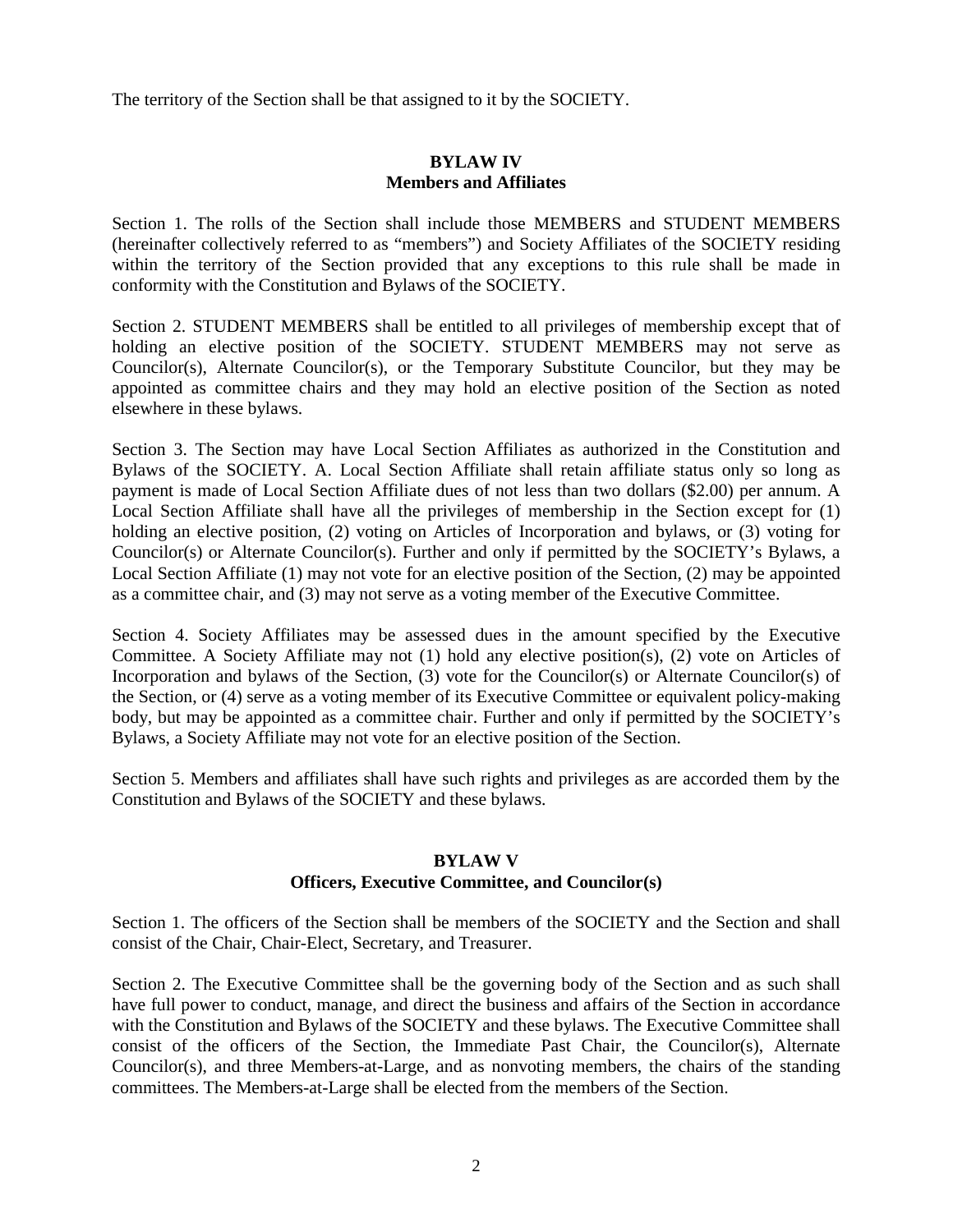Section 3. The Chair and Chair-Elect of the Section shall serve for a term of one year beginning on January 1 or until their successors are elected. At the end of the Chair-Elect's term of office, the Chair-Elect shall succeed to the office of Chair. The Secretary and Treasurer shall serve for a term of one year beginning on January 1 or until their successors are elected. The Members-at-Large shall serve for a term of three years beginning January 1, and shall be elected in separate years, whenever possible, to provide for a rotation of terms. With the exception of the Chair and Chair-Elect, the incumbent of any position is eligible for reelection.

Section 4. The duties of the officers and the Member(s)-at-Large shall be such as usually pertain to their offices, together with those required by these bylaws and by the Constitution and Bylaws of the SOCIETY, and such other duties as may be assigned to them from time to time by the Executive Committee.

- a. The duties of the Chair shall be to preside at meetings of the Executive Committee, to carry into effect the decisions and recommendations of that Committee, to preside at meetings of the Section to conduct governance business, to appoint, with the approval of the Executive Committee, all committee chairs and committee members except as stated elsewhere in these bylaws, and to carry out the duties required by the Constitution and Bylaws of the SOCIETY.
- b. The duties of the Chair-Elect shall be to assist the Chair with the direction and management of the Section. In the absence of the Chair, the duties of the office shall devolve upon the Chair-Elect.
- c. The duties of the Secretary shall be to keep a record of the minutes of the meetings of the Section and of the Executive Committee, to maintain a list of members and affiliates, to send to members and affiliates such notices as the business of the Section may require, and to carry out the duties required by the Constitution and Bylaws of the SOCIETY and elsewhere in these bylaws. The Secretary shall preside over meetings in the absence of both the Chair and Chair-Elect.
- d. The Treasurer shall have charge of the funds of the Section, keep an accurate record of all receipts and disbursements, receive dues, and make those disbursements approved by the Executive Committee. The Treasurer shall render an account of all transactions and of the financial condition of the Section to the Executive Committee at times set by the Committee, and shall submit such reports as are required by the Constitution and Bylaws of the SOCIETY.
- e. The duties of the Member(s)-at-Large shall include bringing before the Executive Committee such items of concern to members of the Section that have been brought to their attention, as well as any duties assigned by the Executive Committee.

## Section 5. Vacancies

- a. In the event of a vacancy in the office of Chair, the Chair-Elect shall assume the duties of Chair for the remainder of the term. In such case, the Chair-Elect moving into the position of Chair shall also hold that position during the normal term as Chair as part of the leadership transition.
- b. All other vacancies, except for Councilor(s) and Alternate Councilor(s), shall be filled by majority vote of the Executive Committee through interim appointment for the period up to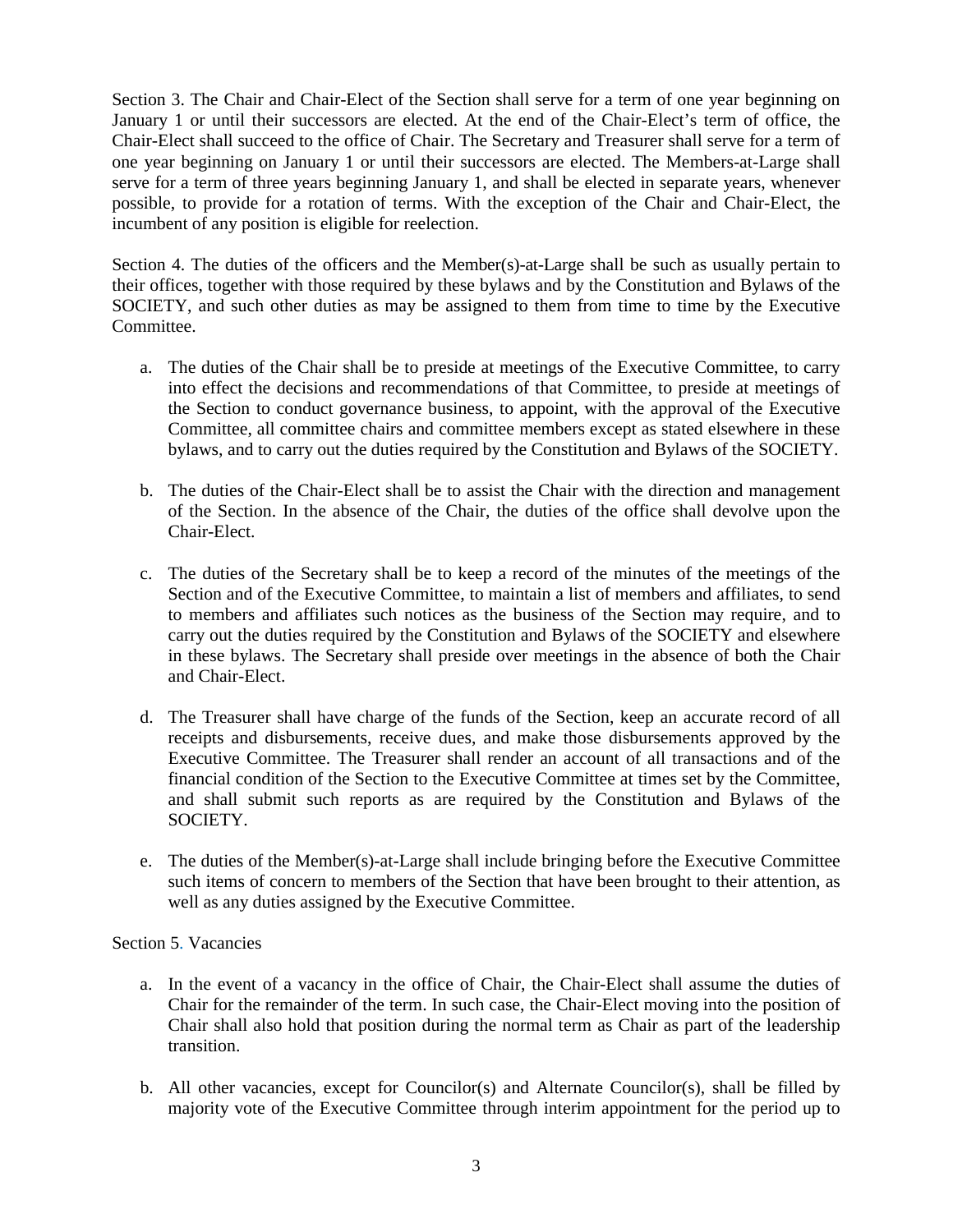the next annual election. At that time, the procedures for election as outlined in the bylaws of the Section shall be followed.

c. An interim appointee to the vacated office of Chair-Elect shall not automatically succeed to the office of Chair. At the next election, both a Chair and a Chair-Elect shall be elected.

Section 6. Councilor(s), Alternate Councilor(s), and Temporary Substitute Councilor

- a. The Section shall have Councilor(s) and Alternate Councilor(s) as provided in the Constitution and Bylaws of the SOCIETY. The Section's Councilor(s) and Alternate Councilor(s) shall carry out those duties assigned to them by the Constitution and Bylaws of the SOCIETY. In particular, the Councilor(s) (or Alternate Councilor(s) or Temporary Substitute Councilor if so designated to serve in place of the Councilor for a particular meeting), shall attend meetings of the Council of the SOCIETY and represent the Section at such meetings.
- b. Councilor(s) and Alternate Councilor(s) shall be elected by ballot from among the MEMBERS for three-year terms beginning January 1. Reelection is permissible. Councilor(s) shall be elected in separate years, whenever possible, to provide for a rotation of terms in accordance with the Constitution of the SOCIETY. A partial term of one or two years shall be used whenever necessary to establish or to restore rotation of three-year terms provided that the Councilor and/or Alternate Councilor agree to the partial term before the election.
- c. In the event that a Councilor is unable to attend a specified meeting of the Council of the SOCIETY, the Chair of the Section shall appoint one of the Alternate Councilor(s) to serve as Councilor at the specified meeting. Such appointment of an Alternate Councilor shall be for only one meeting.
- d. If the Councilor and Alternate Councilor of the Section will be absent from a Council meeting, thus leaving the Section without representation at such meeting, the Executive Committee may designate one MEMBER of the Section as a Temporary Substitute Councilor in accordance with the Bylaws of the SOCIETY.
- e. The Executive Committee shall designate one or more Councilor(s) to be disqualified under the SOCIETY's Bylaw provisions for reallocation of Councilor(s) among the Sections.
- f. Any vacancy in the position of Councilor or Alternate Councilor shall be filled for the remainder of the unexpired term at the time of the next annual election. The vacancy may be filled until the next annual election by appointment by the Executive Committee.

#### **BYLAW VI Manner of Election**

Section 1. The election of officers and Member(s)-at-Large shall be conducted by a ballot distributed to the members of the Section in accordance with the Bylaws of the SOCIETY. Further and only if permitted by the SOCIETY's Bylaws and elsewhere in these bylaws, Local Section Affiliates and Society Affiliates may not vote for an elective position of the Section. Councilor(s) and Alternate Councilor(s) shall be elected by a ballot distributed to all members of the Section; affiliates may not vote for officers, Member(s)-at-Large, Councilor(s), and Alternate Councilor(s).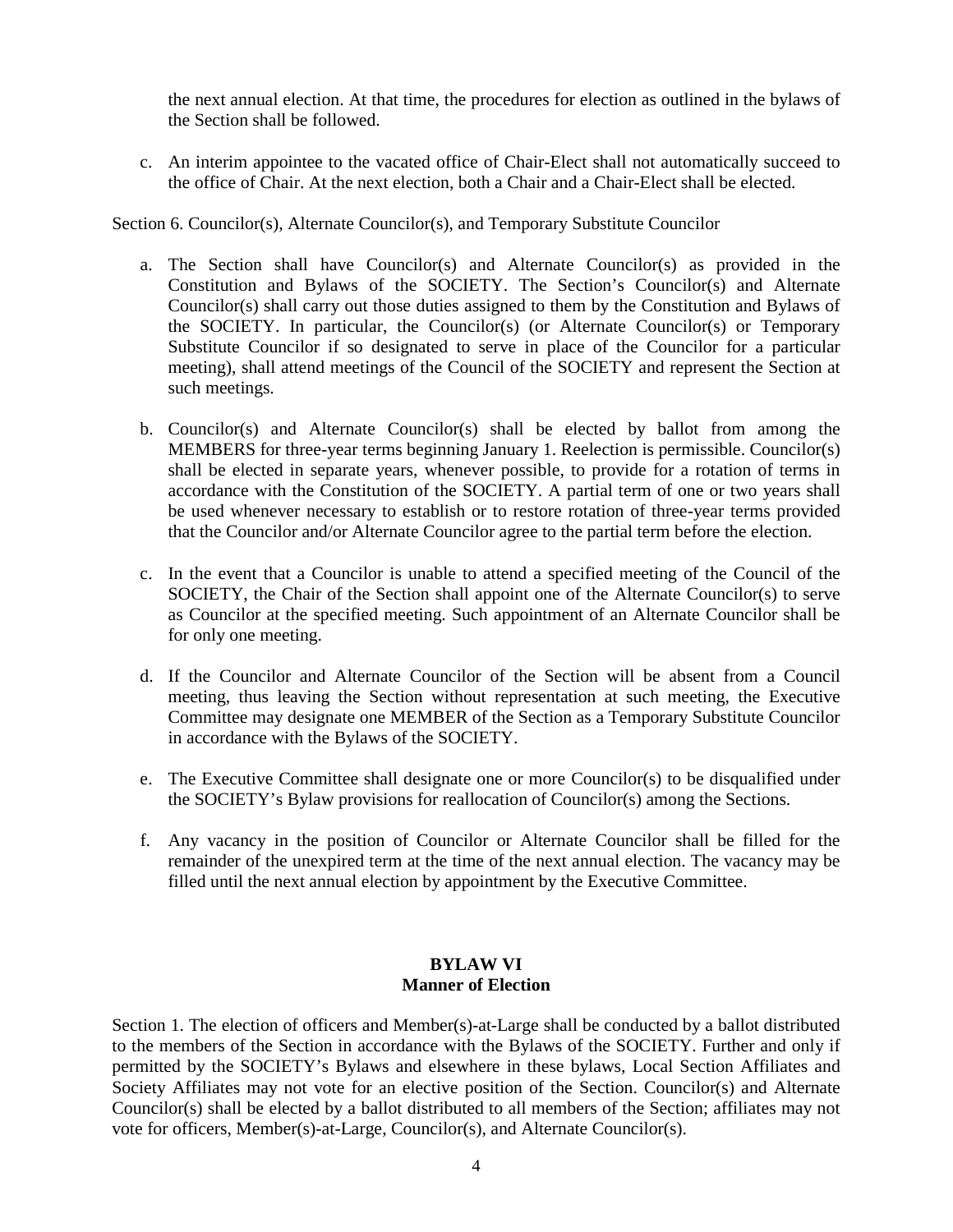Section 2. In September of each year, the Nomination Committee shall report to the membership its nominations for each office to be filled. Prior to October 15, any member of the Section may, in writing or from the floor at a meeting to conduct governance business, nominate additional candidates for office, provided that the candidates are members of the Section, and MEMBERS for Councilor(s) and Alternate Councilor(s), as required elsewhere in these bylaws, if the nomination is seconded by another member. Nominations so made shall be equally valid as those from the Nomination Committee. All candidates nominated shall have indicated willingness to serve if elected.

Section 3. When a ballot is used, the candidates for each office and for Councilor(s)/Alternate Councilor(s) shall be listed in alphabetical order on a ballot to be distributed by November 1, only to eligible voters as noted above except that affiliates may not vote for Councilor(s)/Alternate Councilor(s). The ballot shall provide for a write-in candidate for each position to be filled. A paper ballot shall be provided to any member who requests it.

Section 4. The ballots shall be tabulated and validated not later than November 15. The candidate for each position receiving the largest number of votes shall be declared elected. In case of a tie vote for any position, the Executive Committee, by ballot, shall elect from among the candidates who share the tie vote; the candidate receiving the largest number of votes shall be declared elected.

Section 5. The results shall be announced by the Section Chair or his or her designee as soon as possible after the election, and also published in the Section's newsletter and/or on the Section's website soon thereafter. The results shall be certified to the Executive Director of the SOCIETY not later than December 1.

Section 6. In accordance with the SOCIETY's Bylaws, balloting procedures should ensure fair balloting that is open to all eligible members, protection against fraudulent balloting, and the timely reporting and archiving of balloting results.

# **BYLAW VII Recall of Elected Officials**

Section 1. The elected officials of the Section (officers and elected Executive Committee members, except not Councilor(s) and Alternate Councilor(s)) are subject to recall for neglect of duties or conduct injurious to the SOCIETY. Recall procedures are not applicable to Councilor(s) and Alternate Councilor(s). However, only if permitted by the SOCIETY's Bylaws, Councilor(s) and Alternate Councilor(s) may be removed from office for neglect of their duties, misconduct, conduct that tends to injure the SOCIETY or the unit they represent, conduct that tends to adversely affect the reputation of the SOCIETY, or conduct that is contrary to or destructive of the SOCIETY's objects, according to procedures promulgated by the Council Policy Committee and approved by the Council.

Section 2. The recall of an official shall be initiated when a signed petition, indicating in writing the specific charges and reasonable substantiating evidence, is submitted to the Chair from at least five members of the Section. In the event the Chair is the official in question, the Chair-Elect shall receive the petition and shall assume the duties of the Chair with respect to this issue until the issue is resolved.

Section 3. The Chair shall, without delay, determine that the petitioners are aware of the gravity of their actions and the procedures to be followed. The Chair shall seek an alternate resolution to the problem and a withdrawal of the petition at this time. In the absence of a resolution to the problem,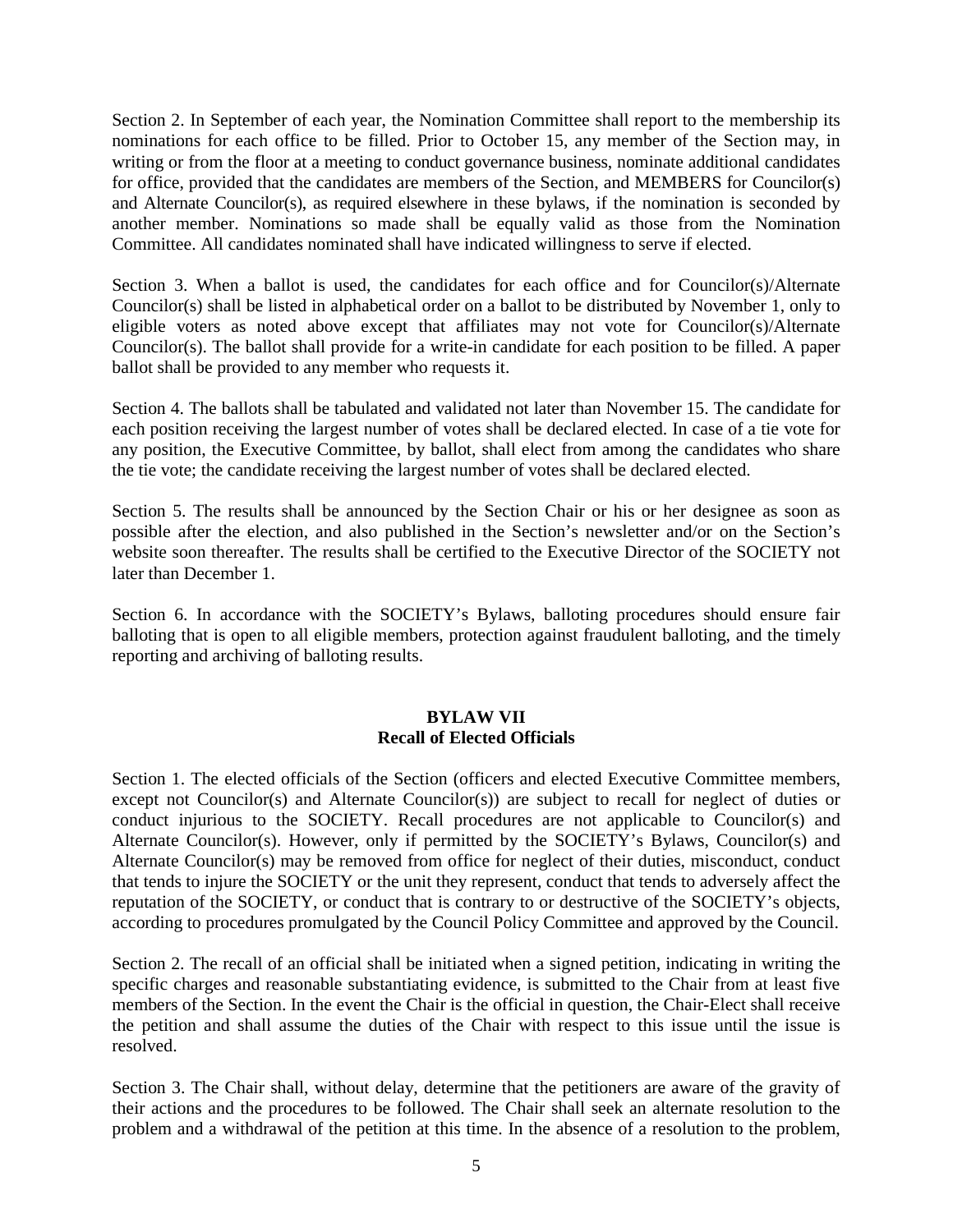the Chair shall notify the members of the Executive Committee and call a special meeting within thirty days.

- a. The Executive Committee shall promptly continue the recall process or dismiss the petition as ill-founded or find an alternate resolution to the problem. The Chair shall promptly inform the petitioners and the official of the decision of the Executive Committee. If no contact with the official can be made after a reasonable effort, the Executive Committee may remove the official in question with a two-thirds (2/3) vote of the remaining members.
- b. If the proceedings continue:
	- (1) The Chair shall assign the duties of the official to another qualified member or MEMBER of the Section, as required elsewhere in these bylaws, until the issue is resolved.
	- (2) The official shall be offered an opportunity to answer the allegations in the petition before the Executive Committee. A certified letter shall be sent to the last known address on the official SOCIETY membership roll. Upon notification, the official shall have thirty days to make a written response to the allegations.
	- (3) The Executive Committee shall decide whether or not to proceed after studying the official's response. The Chair shall inform the official and the petitioners of the decision of the Executive Committee. If the Executive Committee decides that the proceedings shall continue, the official shall choose one of the following options:
		- (a) The official may resign.
		- (b) The official may request a recall vote. Section members shall be informed, through brief written statements prepared by the Executive Committee and the official, of the issues involved with the recall vote. Both statements shall be distributed to the members with the ballot. A paper ballot shall be provided to any member who requests it. At least two-thirds  $(2/3)$  of votes cast shall be required for the official to be removed from office. The membership shall be informed of the results of the recall vote.
		- (c) The official may request a hearing and a recall vote by the remaining members of the Executive Committee. At least two-thirds (2/3) vote of the remaining members of the Executive Committee shall be required to recall the official.
		- (d) The official may choose not to respond and thus forfeit the position.

Section 4. The vacancy provisions of these bylaws shall be used to fill a vacancy caused by a recall process. The Executive Director of the SOCIETY shall be informed of the recall and the filling of the vacancy.

#### **BYLAW VIII Committees**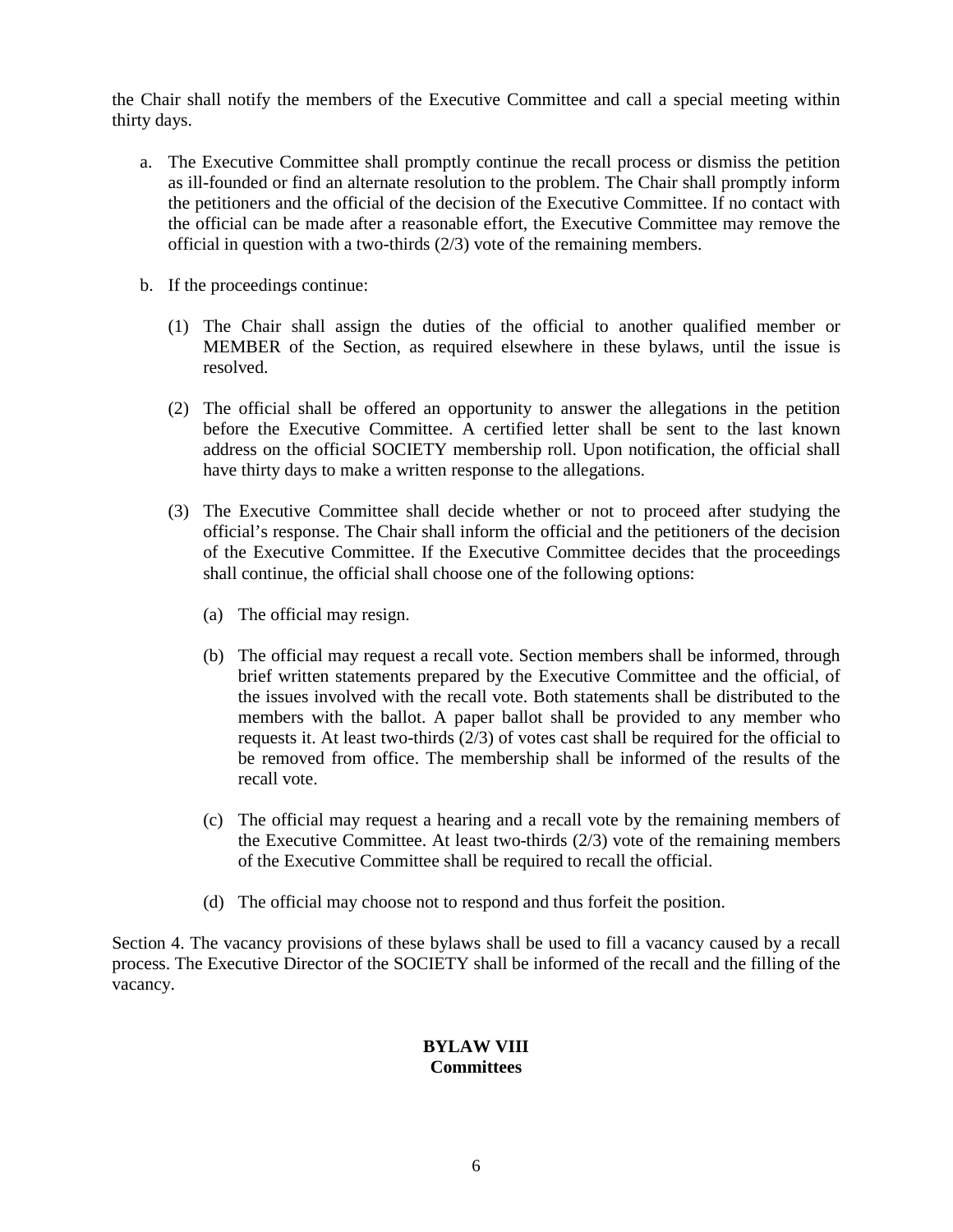Section 1. The Executive Committee shall establish committees as necessary for the proper operation of the Section. All committee members shall be members and/or affiliates of the SOCIETY and the **Section** 

Section 2. The Section shall have the following standing committee: Nomination.

# **BYLAW IX Meetings**

Section 1. The Executive Committee shall designate the times and places of the Section's meetings as it finds necessary or desirable for the proper functioning of the Section. The Section shall hold at least one meeting annually to conduct governance business; however, this requirement may be modified by the Executive Committee.

Section 2. The Executive Committee shall set the order of business for meetings of the Section to conduct governance business. The order of business may be suspended by a majority vote of the members present.

Section 3. The Section may hold special meetings to conduct governance business upon the written request of a majority of the Executive Committee or upon the written request of 15 members of the Section. To be valid, such request shall be received by the Secretary at least ten days before the date requested for the meeting and shall state the exact nature of the business to be transacted. No other business shall transpire at such meetings.

Section 4. Meetings of the Executive Committee and meetings of the Section to conduct governance business, with the approval of the Executive Committee, may be held by means of electronic communications technology that permits those in attendance to read or hear the proceedings substantially concurrently with their occurrence, to vote on matters submitted, to pose questions, and to make comments.

Section 5. The Executive Committee shall meet upon due notice either at the call of the Chair or upon request of a majority of its members. A quorum for an Executive Committee meeting shall consist of a majority of the voting members of the Committee. In the absence of a quorum, called meetings of the Executive Committee shall adjourn to a specific date.

Section 6. Due notice of the Section's meetings, not including committee meetings, shall be sent to each member and affiliate of the Section. A quorum for the transaction of governance business at such a Section meeting shall consist of 10 members of the Section. No governance business shall be conducted in the absence of a quorum.

Section 7. The fee for registration at any special meeting shall be decided by the Executive Committee in accordance with the Constitution of the SOCIETY.

Section 8. The most recent edition of *Robert's Rules of Order Newly Revised* shall be the parliamentary authority for all matters not covered in these bylaws or in the SOCIETY's documents.

## **BYLAW X Finances**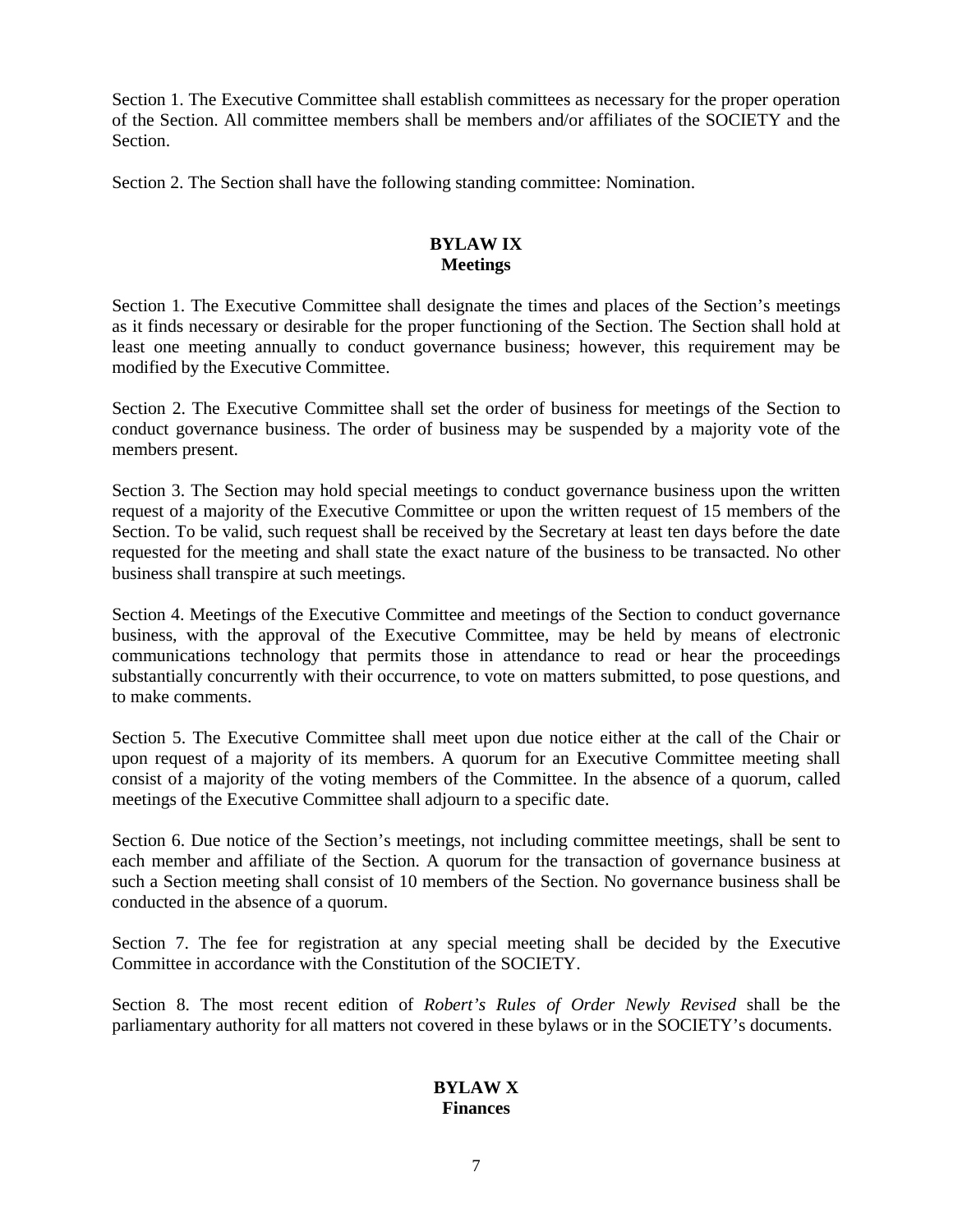Section 1.

- a. Members of the Section may be assessed voluntary Local Section dues in an amount set by the Executive Committee. The Executive Committee shall have the option to waive or discount dues for STUDENT MEMBERS and for others as provided in the SOCIETY's Bylaws for waived or discounted dues.
- b. Society Affiliates may be assessed annual dues in an amount set by the Executive Committee.
- c. The annual dues of Local Section Affiliates shall be determined by the Executive Committee in accordance with the Constitution and Bylaws of the SOCIETY, and as mentioned elsewhere in these bylaws.

Section 2. The Section may raise or collect funds to be expended for local purposes, and may have the entire management and control of such funds insofar as such management and control shall not conflict with any provision of these bylaws or with the Constitution or Bylaws of the SOCIETY.

Section 3. The Section may receive donations or bequests made to it, and may expend or invest the same on behalf of the Section. Such expenditures or investments shall be made by the Treasurer of the Section upon authorization by the Executive Committee.

Section 4. An annual audit of the books of the Treasurer and of any other transactions regarding the Section's funds shall be conducted by two or more disinterested members or individuals, appointed by the Executive Committee. The audit report shall be submitted to the Executive Committee at a date set by the Executive Committee.

#### **BYLAW XI Affiliation with Other Technical Organizations**

Section 1. The Section may affiliate with other technical organizations operating within the territory of the Section provided that such affiliation does not contravene the Charter, Constitution, Bylaws, or Regulations of the SOCIETY. Such affiliation must be approved by the Executive Committee of the Section, by confirmation by the Council Committee on Constitution and Bylaws, and in compliance with the specific requirements of the Bylaws of the SOCIETY.

Section 2. The affiliation with the technical organization shall become effective upon authorization by the Executive Committee of the Section, by the Council Committee on Local Section Activities, and by confirmation by the Council Committee on Constitution and Bylaws.

Section 3. The Executive Committee may terminate the affiliation with any technical organization by notifying, in writing, the governing body of the technical organization. The technical organization may terminate the affiliation upon written notice to the Section's Executive Committee. Affiliations shall terminate after five years unless reauthorized by the Executive Committee. The term of each subsequent reauthorization shall not exceed five years.

# **BYLAW XII Amendments**